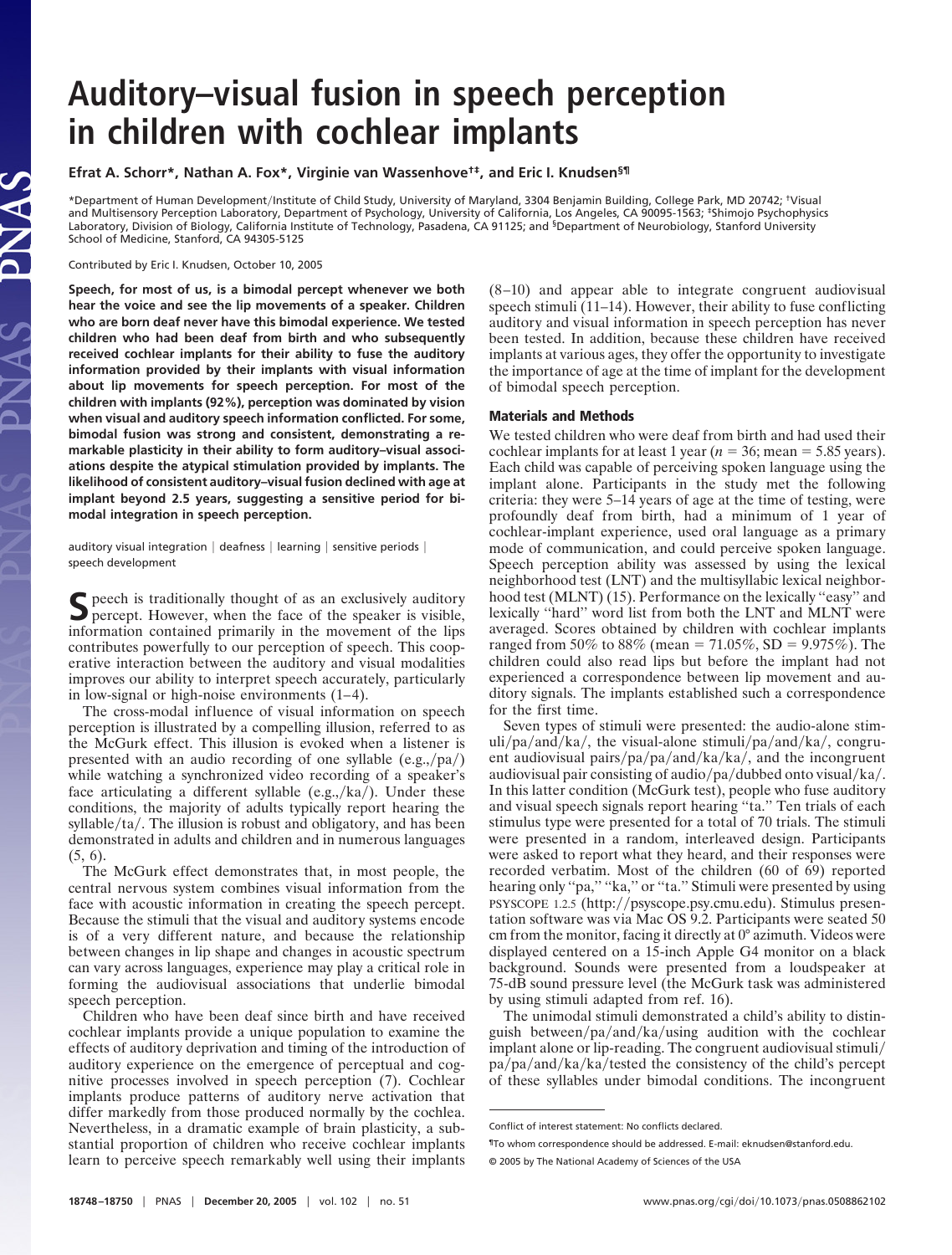

Fig. 1. Responses of individual subjects to the incongruent auditory-visual/pa/ka/stimulus (McGurk test). "ta" responses indicate audiovisual fusion, "pa" responses indicate auditory dominance, and ''ka'' responses indicate visual dominance. Only data from children who responded consistently with ''pa'' to the/pa/pa/stimulus and with "ka" to the/ka/ka/stimulus are shown. (A) Responses of children with normal hearing. (*B*) Responses of children with cochlear implants. Ten/pa/ka/stimuli were presented, randomly interleaved with other stimuli. For 8 children with normal hearing and 7 children with cochlear implants, 1 or 2 of the 10 responses were something other than ''pa,'' ''ka,'' or ''ta.''

audiovisual stimulus/pa/ka/assessed bimodal fusion in speech perception. The responses of the children with cochlear implants were compared with those of children with normal hearing (*n* 35). These two groups were matched for age and sex, and they met normative age levels for nonverbal IQ and language proficiency. Parents provided information about their child's audiological history. Assessments of language functioning and nonverbal IQ were administered to all participants. Nonverbal IQ was assessed with the Kaufman Brief Intelligence Test (17). Mean nonverbal IQ for the children with cochlear implants was 110.75 (SD = 11.60, range of 90–136). Language proficiency was assessed with measures of receptive semantics and syntax. The Peabody Picture Vocabulary Test III (18) was administered to all participants. Mean language proficiency scores for the children with cochlear implants was  $96.64$  (SD = 21.04, range of 61–134). For participants aged 5:0–7:11, the Grammatic Understanding subtest of the Test of Language Development (Primary) was used (19). For children aged 8:0–11:11, the Grammatic Understanding subtest of the Test of Language Development (Intermediate) was administered (20). For children aged 12:0–14:11, the Listening/Grammar subtest of the Test of Adolescent and Adult Language (3rd Ed.) was used (21).

## **Results and Discussion**

Children with normal hearing perceived both the unimodal and the congruent bimodal stimuli reliably. The congruent audiovisual stimuli/pa/pa/and/ka/ka/were reported correctly as "pa" and ''ka,'' respectively, on 10 of 10 trials by 20 of 35 children and on no less than 7 of 10 trials by all 35 children. In contrast, on the incongruent audiovisual stimulus/pa/ka/(McGurk test), performance was idiosyncratic (Fig. 1*A*): 57% (20 of 35) reported "ta" on 7 or more of the 10 trials (consistent fusion); 17% (6 of 35) reported ''ta'' on 4–6 trials (inconsistent fusion); and 26% (9 of 35) reported ''ta'' on 3 or fewer trials (poor fusion). Among the children with normal hearing who integrated poorly or inconsistently, the vast majority (80%; 12 of 15) reported ''pa'' (the auditory component of the stimulus) on most trials when not reporting ''ta'' (Fig. 1*A*). Thus, most of the children with normal hearing experienced consistent bimodal fusion, and for those who did not, speech perception was dominated by the auditory stimulus when confronted with visual stimuli that conflicted with auditory stimuli.

Most of the children with cochlear implants also perceived the unimodal and congruent bimodal stimuli accurately and reliably: they responded with "pa" to the/pa/pa/stimulus and with "ka"



**Fig. 2.** Effect of age at the time of receiving a cochlear implant on auditory–visual fusion in speech perception. (*A*) Number of ''ta'' responses (of 10) to the/pa/ka/stimulus (McGurk test) plotted as a function of age at implant. Black circles represent children who responded consistently and correctly to the/pa/pa/and/ka/ka/stimuli. Gray circles represent children who responded inconsistently or incorrectly to the/ka/ka/stimulus; for example, the child who was 53 months old at implant, and who responded to the/pa/ka/stimulus with "ta" 10 times, also responded to the/ka/ka/stimulus with "ta" 7 times and with "ka" 3 times. The downward arrow indicates 30 months. (B) Number of children younger than 30 months at the time of cochlear implant, showing each level of audiovisual fusion to the/pa/ka/stimulus. Children are grouped according to the number of "ta" responses. Only children who responded consistently to both the/pa/pa/and/ka/ka/stimuli are plotted. (*C*) Same as in *B*, except that these are children who were older than 30 months at the time of implant. (*D*) Number of "ta" responses (of 10) to the/pa/ka/stimulus as a function of age at the time of testing. Other conventions are as in *A*. (E) Number of "ta" responses (of 10) to the/pa/ka/stimulus as a function of duration wearing the implant. Other conventions are as in A.